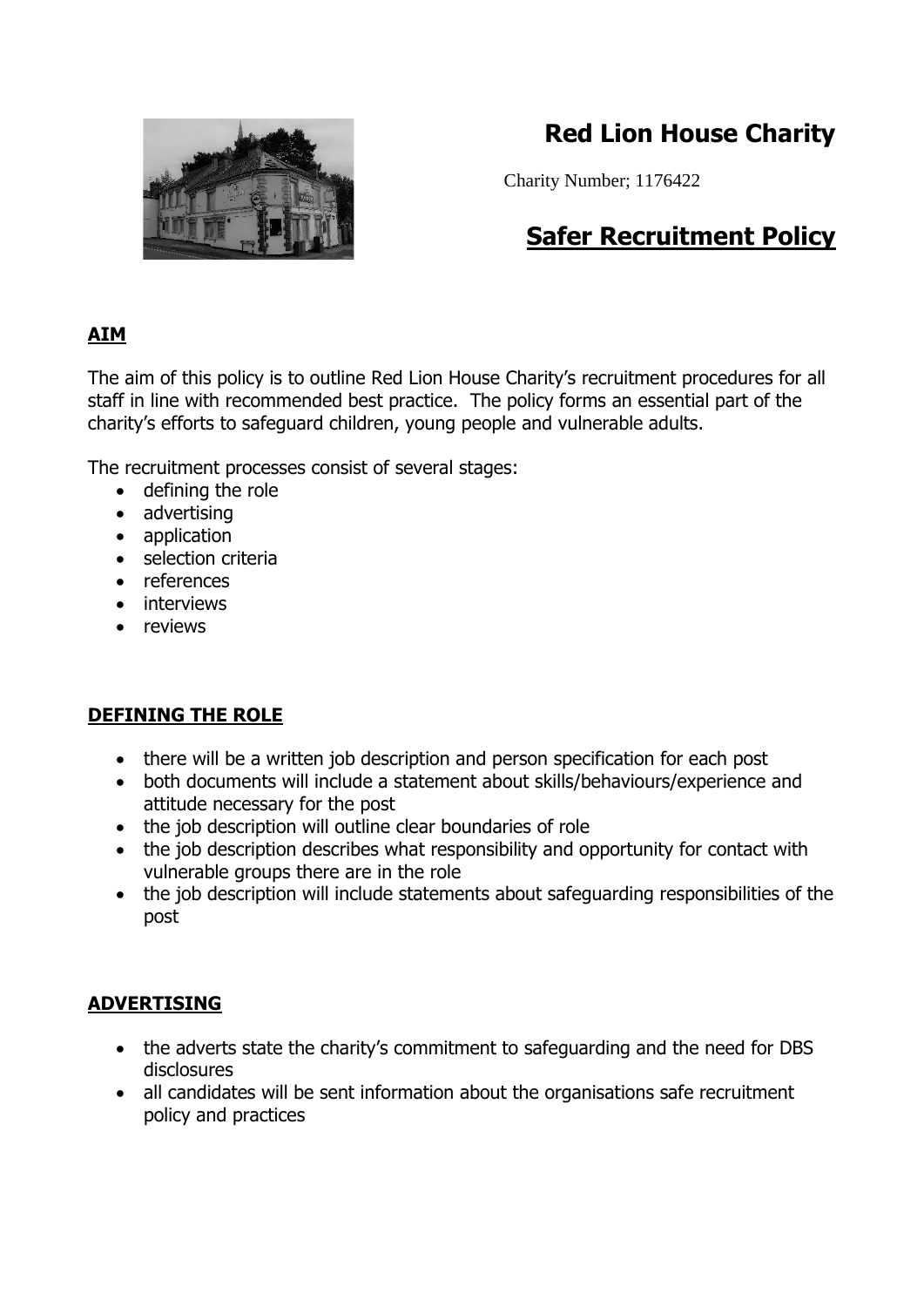### **APPLICATION**

- all applicants must complete the Red Lion House Charity application form and include a CV
- a personal statement which outlines how the applicant meets the person specification should be included
- applicants must sign the declaration at the end of the application form. If the application form is returned by email, the applicant must sign the application at interview
- the recruitment panel will ensure that there is full history since leaving school
- any qualifications shown on the application form must be supported by certificates
- two references will be taken up (using a request pro forma), ideally on those candidates shortlisted for interview, before the interview takes place. If not feasible, any offers of employment will be conditional until satisfactory references are received.

### **SELECTION CRITERIA**

- applicants are asked on their application form if there is anything that they would like to declare which may come up on their DBS check
- DBS checks are not part of the shortlisting process and will be done after shortlisting
- the shortlisting criteria will be based on the person specification and job description
- it is consistent for all candidates
- two people always shortlist in order to identify gaps, inconsistencies or disclosures

### **REFERENCES**

- two references will be asked for on the application form, one should be from a previous employer
- all references ask about anything of concern during employment
- checks on the reference request form will confirm details on application form such as periods of employment, reason for leaving etc

### **INTERVIEWS**

- all interviews are conducted with at least 1 panel member who has had safer recruitment training
- depending upon the position, there may be a range of selection tools such as interaction with others eg role play or group discussion, written exercises, as well as an interview
- the questions in the interview are structures with previously agreed criteria designed to ascertain the candidate's ability to meet the requirements of the post as per the person specification and job description
- during the interview there are questions which probe attitudes towards children, young people and vulnerable adults, and child protection and, where appropriate, motives for working with these groups
- frequent changes in employment will also be queried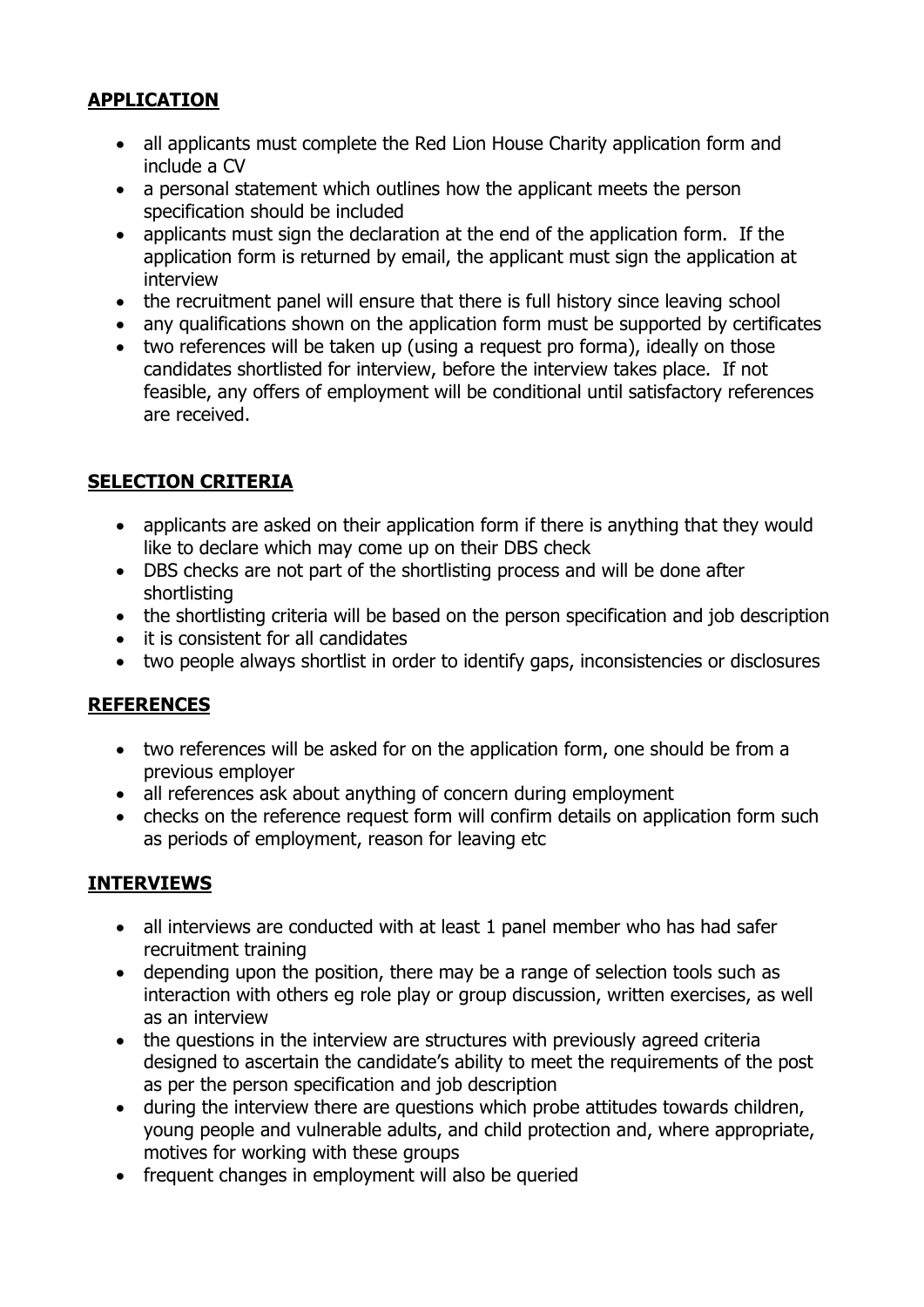## **AREAS OF POTENTIAL CONCERN**

These are areas that may come out in the interview which would give rise to potential concerns about a person's suitability for the position:

- no understanding of children's/young people's/vulnerable adults' needs or expectations
- inappropriate language when talking about these groups
- unclear boundaries
- vagueness about experiences and inability to give any examples to support what the candidate answers
- maverick, non-rule following and unwilling to work with others

## **DISCLOSURE AND BARRING SERVICE DISCLOSURE**

- this should include a check of the Barred Lists, including an overseas 'Certificate of Good Conduct' equivalent
- the level of disclosure requested ie standard or enhanced should reflect the nature of the duties of the post and degree of contact with children/young people/ vulnerable adults
- from 17<sup>th</sup> June 2013 an optional online Update Service is operated by the DBS designed to reduce the number of DBS checks requested
- instead of a new criminal records/Barred Lists check being necessary whenever an individual applies for a new paid or voluntary role working with the above groups, individuals can opt to subscribe to the online Update Service. This will allow them to keep their criminal record certificate up to date.
- employers do not need to register, but can carry out free, instant, online status checks of a registered individual's status.
- a new DBS check will only be necessary if new information has been added

## **CRIMINAL RECORD**

A judgement must be made about suitability, taking into account only those offences which may be relevant to the post in question. In deciding the relevance the following should be considered:

- the nature of the appointment
- the nature of the offence
- the age at which the offence took place
- the frequency of the offence

Anyone who is barred from working with children is committing an offence if they apply for, offer to do, accept or do any work constituting Regulated Activity. It is also an offence for an employer/organisation knowingly to offer work in a regulated position, or to procure work in a regulated position for an individual who is disqualified from working with children.